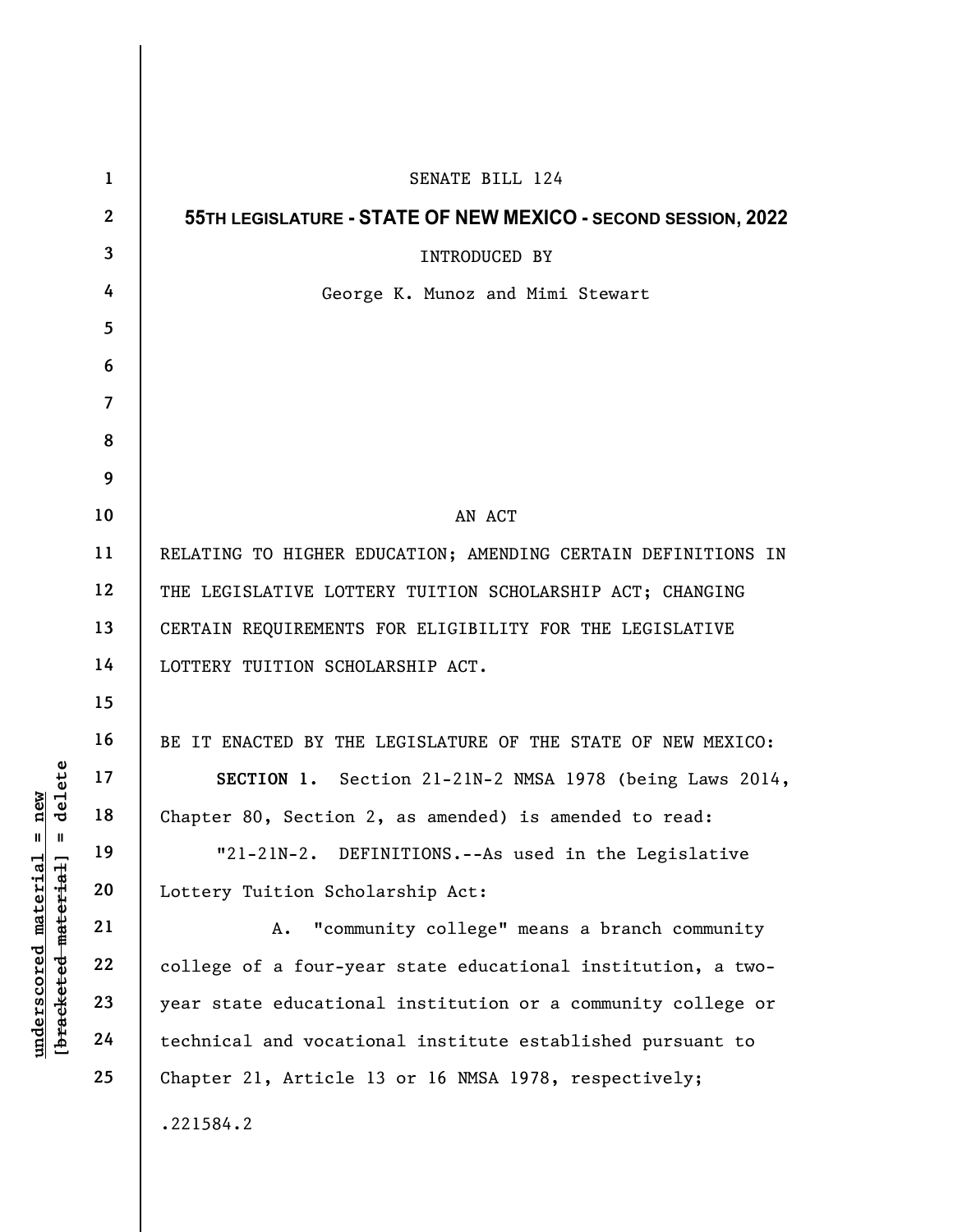underscores and the same of the same of the first semester of<br>
understanding the first semester of<br>
understanding the first semester of<br>
understanding the first semester of<br>
ducational institutions<br>
23<br>
24 means a four-yea 1 2 3 4 5 6 7 8 9 10 11 12 13 14 15 16 17 18 19 20 21 22 23 B. "comprehensive institution" means eastern New Mexico university, western New Mexico university, New Mexico highlands university or northern New Mexico college; C. "department" means the higher education department; D. "full time" means [fifteen] thirty or more credit hours each [semester of the] regular academic year in state educational institutions and twelve or more credit hours each semester of the regular academic year in community colleges or for legacy students in any program semester; E. "fund" means the lottery tuition fund; F. "legacy student" means a full-time resident student who has received for three or more program semesters by the end of fiscal year 2014 the legislative lottery scholarship awarded pursuant to the former provisions of Sections 21-1-4.3, 21-13-10 and 21-16-10.1 NMSA 1978 prior to the enactment of the Legislative Lottery Tuition Scholarship Act; G. "program semesters" means those semesters for which a legacy or qualified student may receive a tuition scholarship, which includes the summer semester, and excludes the first semester of attendance at a public post-secondary educational institution; H. "public post-secondary educational institution"

means a four-year state educational institution or a community college;

 $- 2 -$ 

.221584.2

24

25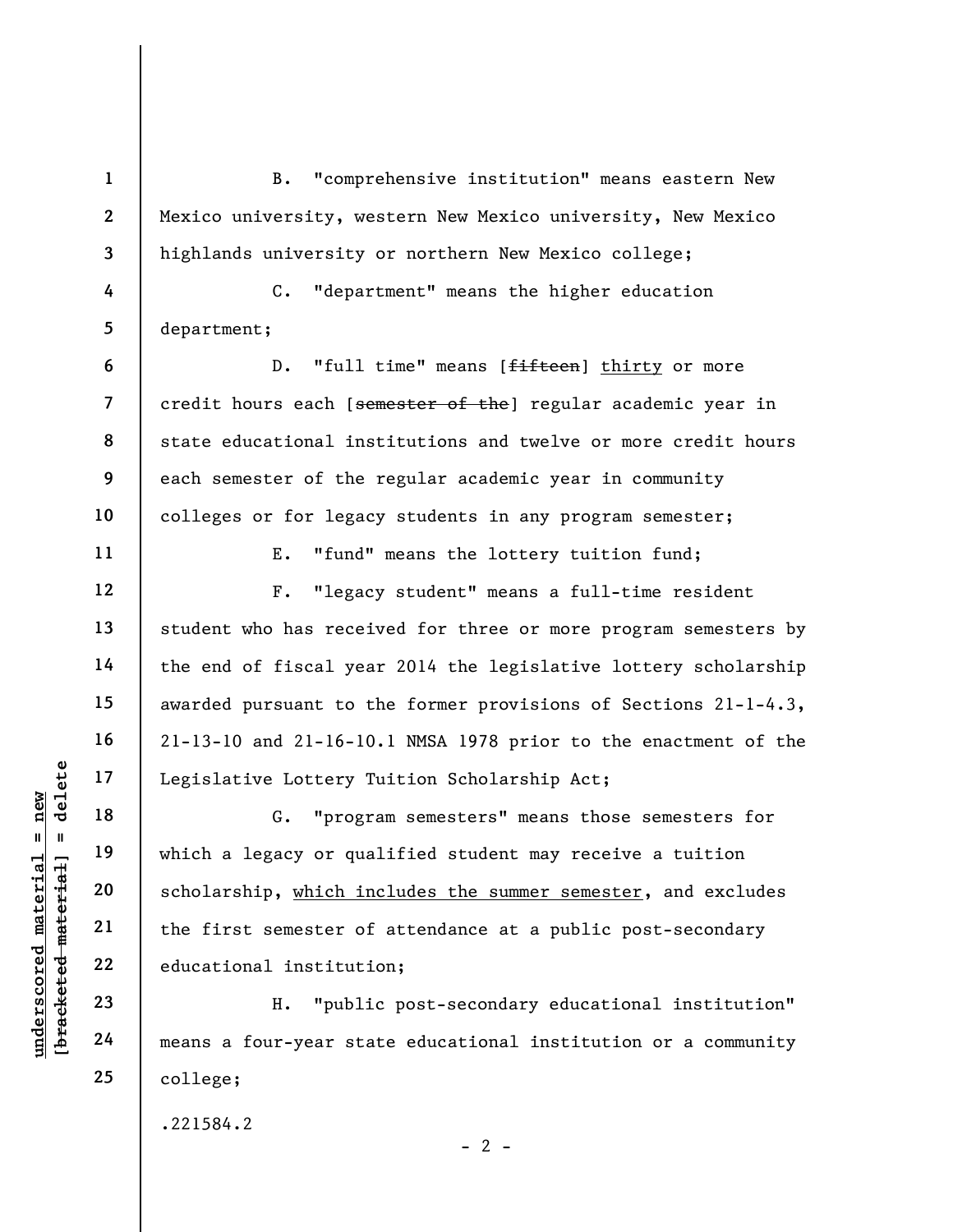underscored material = new [bracketed material] = delete 1 2 3 4 5 6 7 8 9 10 11 12 13 14 15 16 17 18 19 20 21 22 23 24 25 I. "qualified student" means a full-time student who graduated from a public or accredited private New Mexico high school in the state or completed the requirements of a home-based or non-public-school primary educational program in the state or received a high school equivalency credential while maintaining residency in New Mexico and who: (1) either: (a) within sixteen months of graduation from a public school in this state or completion of the requirements of a home-based or non-public-school primary educational program or receipt of a high school equivalency credential, was accepted for entrance to and attended a public post-secondary educational institution; or (b) within four months of graduation from a public school in this state or completion of the requirements of a home-based or non-public-school primary educational program or receipt of a high school equivalency credential, began service in the United States armed forces and within sixteen months of completion of honorable service or medical discharge from the service, attended a public postsecondary educational institution; and (2) successfully completed the first semester at a public post-secondary educational institution with a grade point average of 2.5 or higher on a 4.0 scale during the first semester [of full-time enrollment] and took fifteen or more

 $-3 -$ 

.221584.2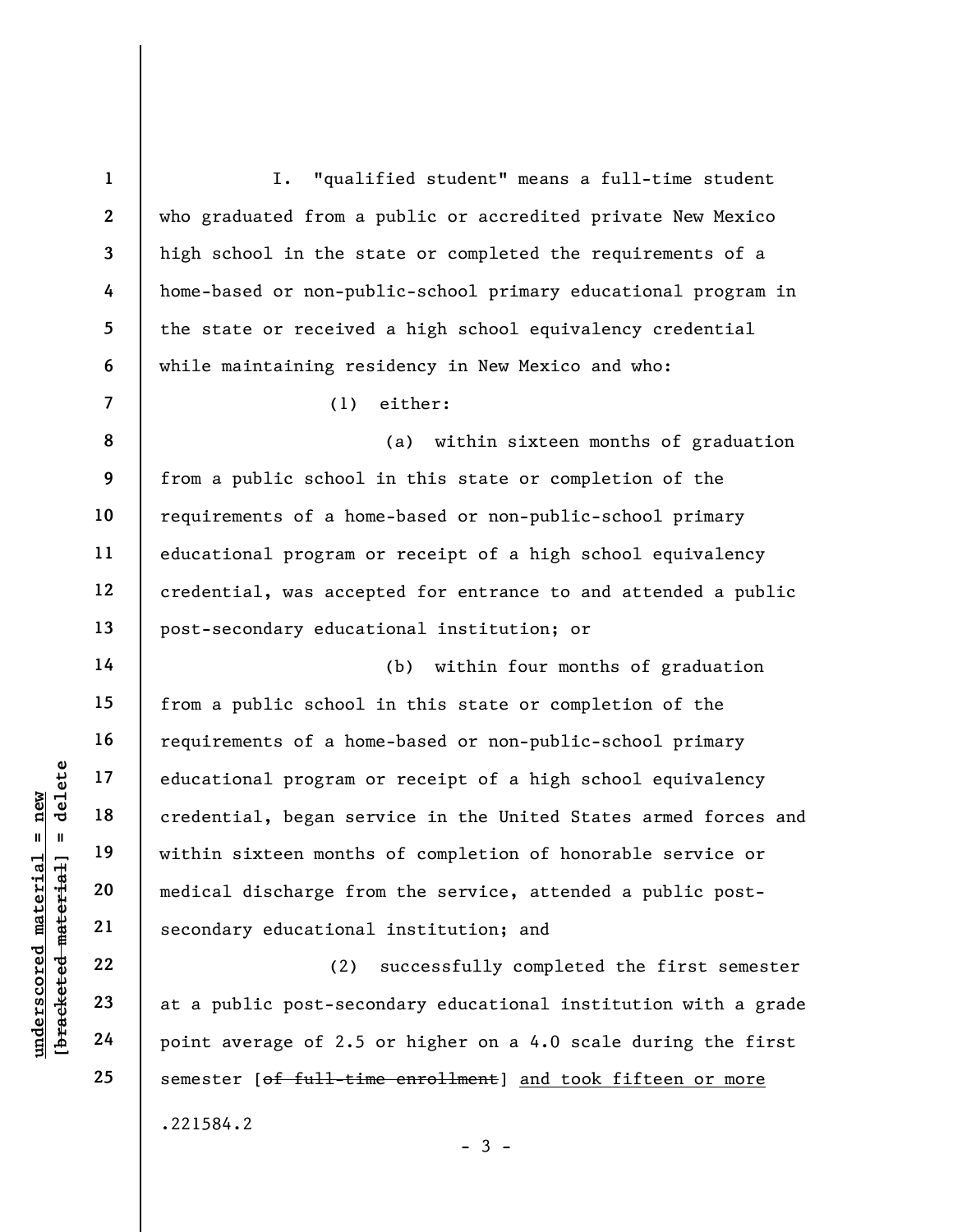1 credit hours;

|                        | $\mathbf{2}$            | J. "regular academic year" means any consecutive                      |
|------------------------|-------------------------|-----------------------------------------------------------------------|
|                        | 3                       | period of two program semesters, three quarters or other              |
|                        | 4                       | comparable units commencing with the fall term each year;             |
|                        | 5                       | $[\frac{1}{\sqrt{1}}]$ K. "research institution" means the university |
|                        | 6                       | of New Mexico, New Mexico state university or New Mexico              |
|                        | $\overline{\mathbf{z}}$ | institute of mining and technology;                                   |
|                        | 8                       | $K-$ ] L. "state educational institution" means an                    |
|                        | 9                       | institution of higher education enumerated in Article 12,             |
|                        | 10                      | Section 11 of the constitution of New Mexico;                         |
|                        | 11                      | [ <del>L.</del> ] M. "tribal college" means a tribally,               |
|                        | 12                      | federally or congressionally chartered post-secondary                 |
|                        | 13                      | educational institution located in New Mexico that is                 |
|                        | 14                      | accredited by the higher learning commission; and                     |
|                        | 15                      | $[M_r]$ N. "tuition scholarship" means the scholarship                |
|                        | 16                      | that provides tuition assistance per program semester for a           |
| delete                 | 17                      | qualified student or legacy student attending a public post-          |
| new                    | 18                      | secondary educational institution or tribal college."                 |
| $\blacksquare$<br>- II | 19                      | Section 21-21N-3 NMSA 1978 (being Laws 2014,<br>SECTION 2.            |
| $\pm$ a $\pm$ ]        | 20                      | Chapter 80, Section 3, as amended by Laws 2019, Chapter 33,           |
| [bracketed mate1       | 21                      | Section 1 and by Laws 2019, Chapter 54, Section 2) is amended         |
| underscored material   | 22                      | to read:                                                              |
|                        | 23                      | $"21-21N-3.$<br>TUITION SCHOLARSHIPS AUTHORIZED--QUALIFIED            |
|                        | 24                      | STUDENTS.--                                                           |
|                        | 25                      | To the extent that funds are made available by<br>Α.                  |
|                        |                         | .221584.2                                                             |

 $- 4 -$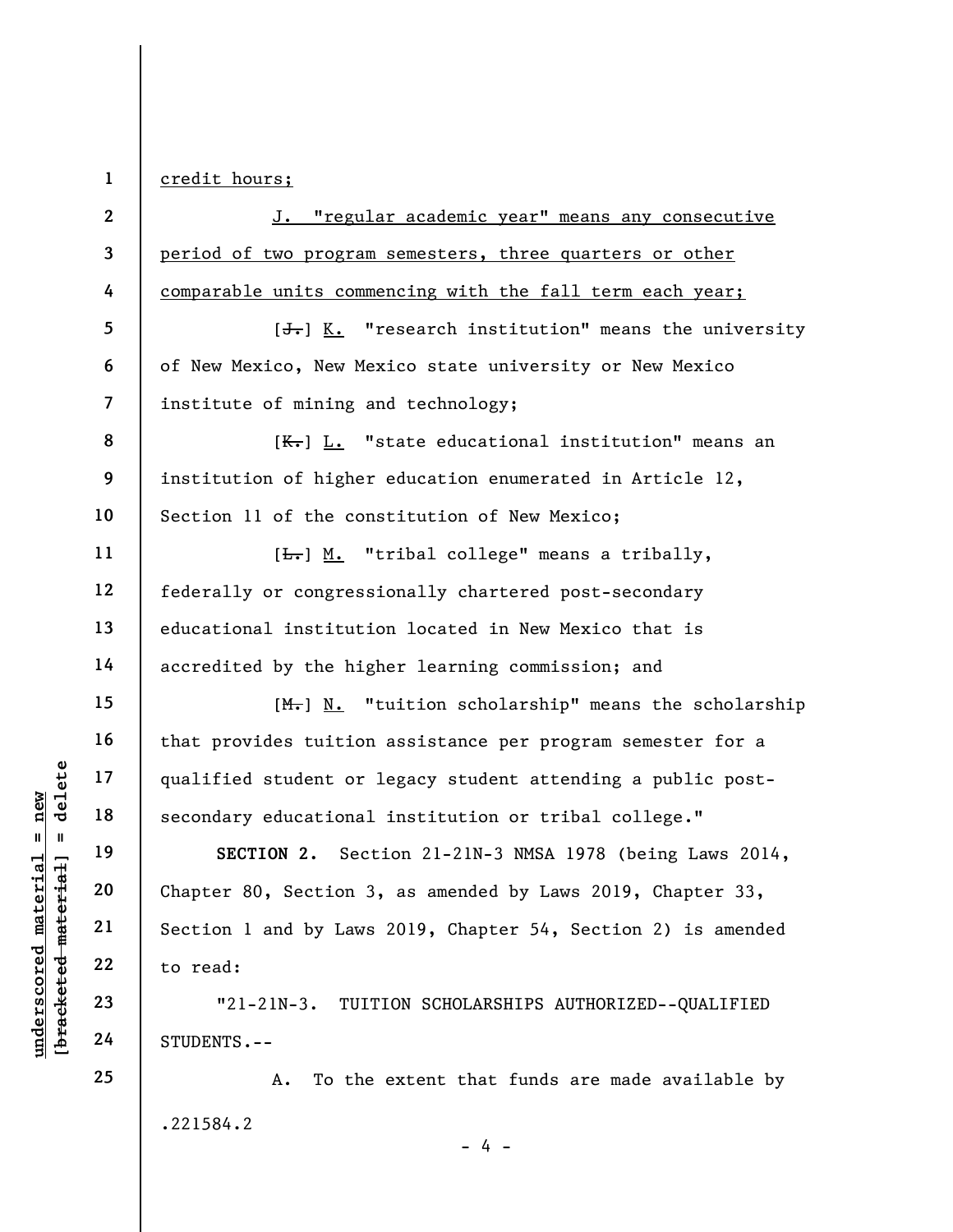the legislature from the fund, the boards of regents or governing bodies of public post-secondary educational institutions and tribal colleges shall award tuition scholarships in department-approved amounts to qualified students and legacy students attending their respective public post-secondary educational institutions.

B. Beginning in fiscal year 2015:

8 9 10 11 12 13 14 15 16 (1) a legacy student is eligible to receive a tuition scholarship until the total number of program semesters for which the legislative lottery scholarship is received pursuant to the former provisions of Sections 21-1-4.3, 21-13-10 and 21-16-10.1 NMSA 1978 or the Legislative Lottery Tuition Scholarship Act reaches eight; provided that the legacy student maintains residency in New Mexico, maintains a grade point average of 2.5 or higher on a 4.0 scale and completes twelve or more credit hours per program semester; and

underscored material material engine the material material engine the material material material material material section 21-21N-4 NMSA<br>
underscore of the material section 21-21N-4 NMSA<br>
22<br>
underscore de transition schol (2) a qualified student who is not a legacy student is eligible to receive the tuition scholarship for a maximum of [seven program semesters] four regular academic years and in an amount determined pursuant to the provisions of Section 21-21N-4 NMSA 1978.

C. Except as otherwise provided in this section, a tuition scholarship may be awarded to a qualified student who:

 $- 5 -$ 

(1) maintains residency in New Mexico;

(2) maintains a grade point average of 2.5 or

.221584.2

17

18

19

20

21

22

23

24

25

1

2

3

4

5

6

7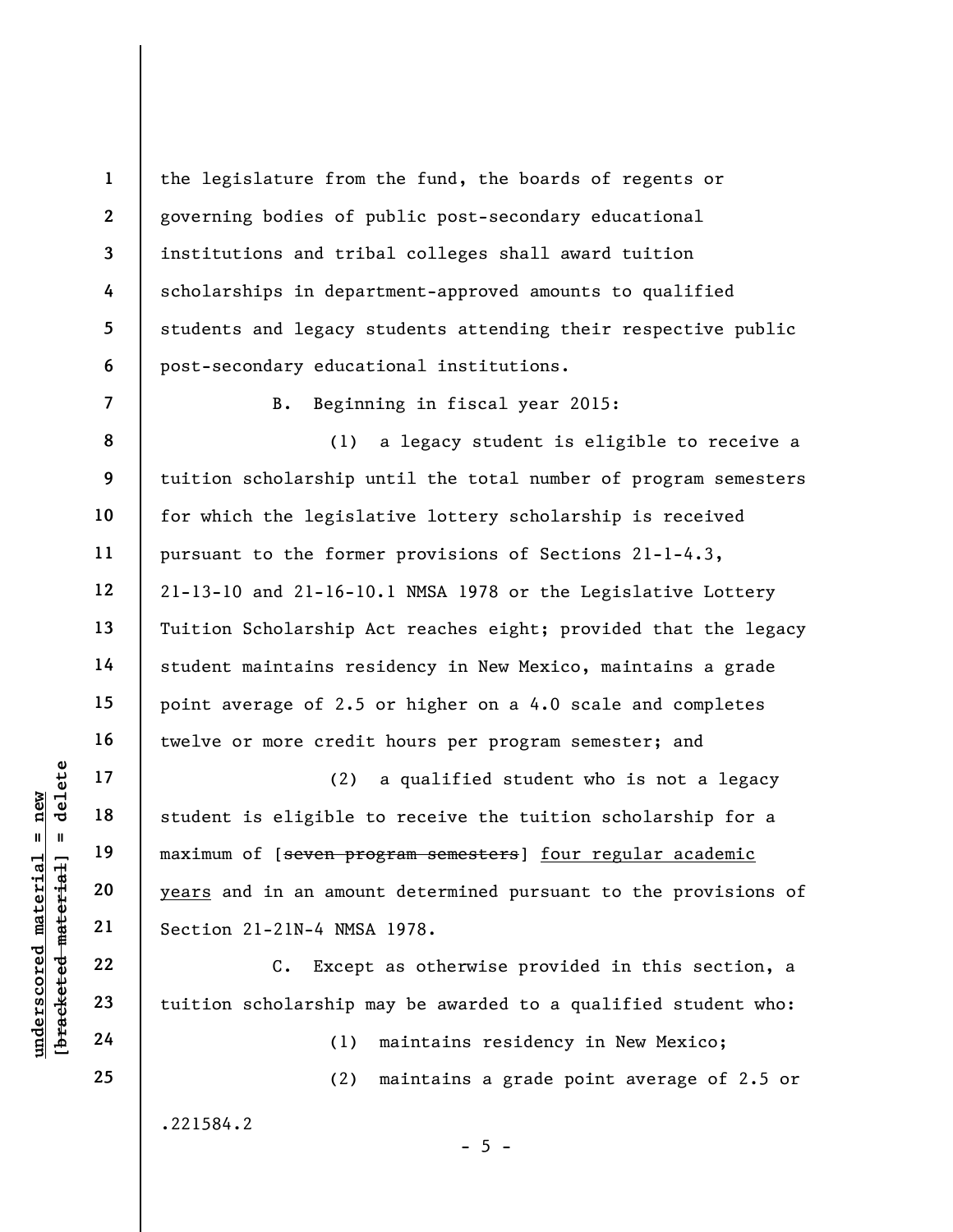underscored material = new [bracketed material] = delete 1 2 3 4 5 6 7 8 9 10 11 12 13 14 15 16 17 18 19 20 21 22 23 24 25 higher on a 4.0 scale; and (3) completes: (a) for a student attending a four-year public post-secondary educational institution or a tribal college, [<del>fifteen or more credit hours per program semester</del>] thirty or more credit hours each regular academic year; and (b) for a student attending a two-year public post-secondary educational institution, twelve or more credit hours per program semester. D. For students with disabilities who may require accommodations, the department, in consultation with the student and the office at the public post-secondary educational institution or the tribal college that serves students with disabilities, shall review both the definition of "full time" and the maximum number of [consecutive program semesters] regular academic years of eligibility and adjust either or both as deemed reasonable and appropriate, based on the student's disability needs. In no case, however, shall "full time" mean fewer than six credit hours per semester, and in no case shall eligibility extend beyond [fourteen consecutive program semesters] seven regular academic years. The definition of "qualified student" notwithstanding, a New Mexico resident who had to leave the state to receive an education pursuant to the federal Individuals with Disabilities Education Act shall be eligible for a tuition scholarship if the student graduated .221584.2

 $- 6 -$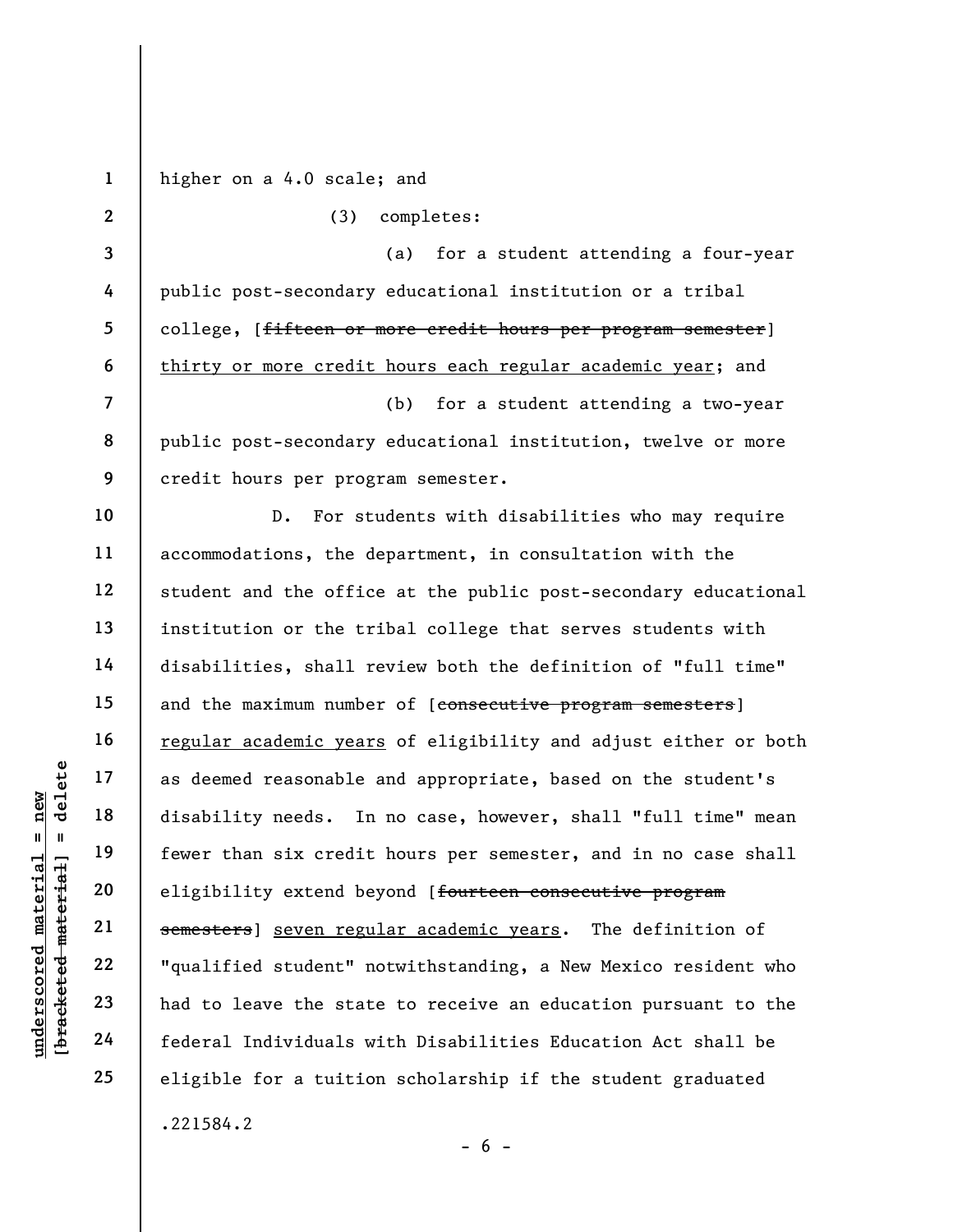understand material of the legislation<br>  $\begin{bmatrix}\n\frac{1}{2} & \frac{1}{2} & \frac{1}{2} & \frac{1}{2} \\
\frac{1}{2} & \frac{1}{2} & \frac{1}{2} & \frac{1}{2} \\
\frac{1}{2} & \frac{1}{2} & \frac{1}{2} & \frac{1}{2} \\
\frac{1}{2} & \frac{1}{2} & \frac{1}{2} & \frac{1}{2} \\
\frac{1}{2} & \frac{1}{2} & \frac{1}{2} & \frac{1}{2} \\
\frac{1}{2} & \frac{1}{2$ 1 2 3 4 5 6 7 8 9 10 11 12 13 14 15 16 17 18 19 20 21 22 23 24 25 from an accredited high school in another state and otherwise meets the qualifications for a tuition scholarship pursuant to the definition of "qualified student" and this section." SECTION 3. Section 21-21N-6 NMSA 1978 (being Laws 2014, Chapter 80, Section 6) is amended to read: "21-21N-6. DEPARTMENT RULEMAKING AND REPORTING.-- A. The department shall promulgate rules setting forth explicit criteria in accordance with the Legislative Lottery Tuition Scholarship Act for: (1) student qualification and continuing eligibility; and (2) calculating the tuition scholarship award amount pursuant to Section [4 of the Legislative Lottery Tuition Scholarship Act] 21-21N-4 NMSA 1978 and guidelines for the administration of the tuition scholarship program. B. The department shall report by November 1 of each year to the legislative finance committee and the department of finance and administration on: (1) the status of the fund; (2) tuition scholarship program participation data aggregated for each public post-secondary educational institution to show: (a) the number of qualified students and the number of legacy students who received tuition scholarships in the prior twelve-month period; .221584.2 - 7 -